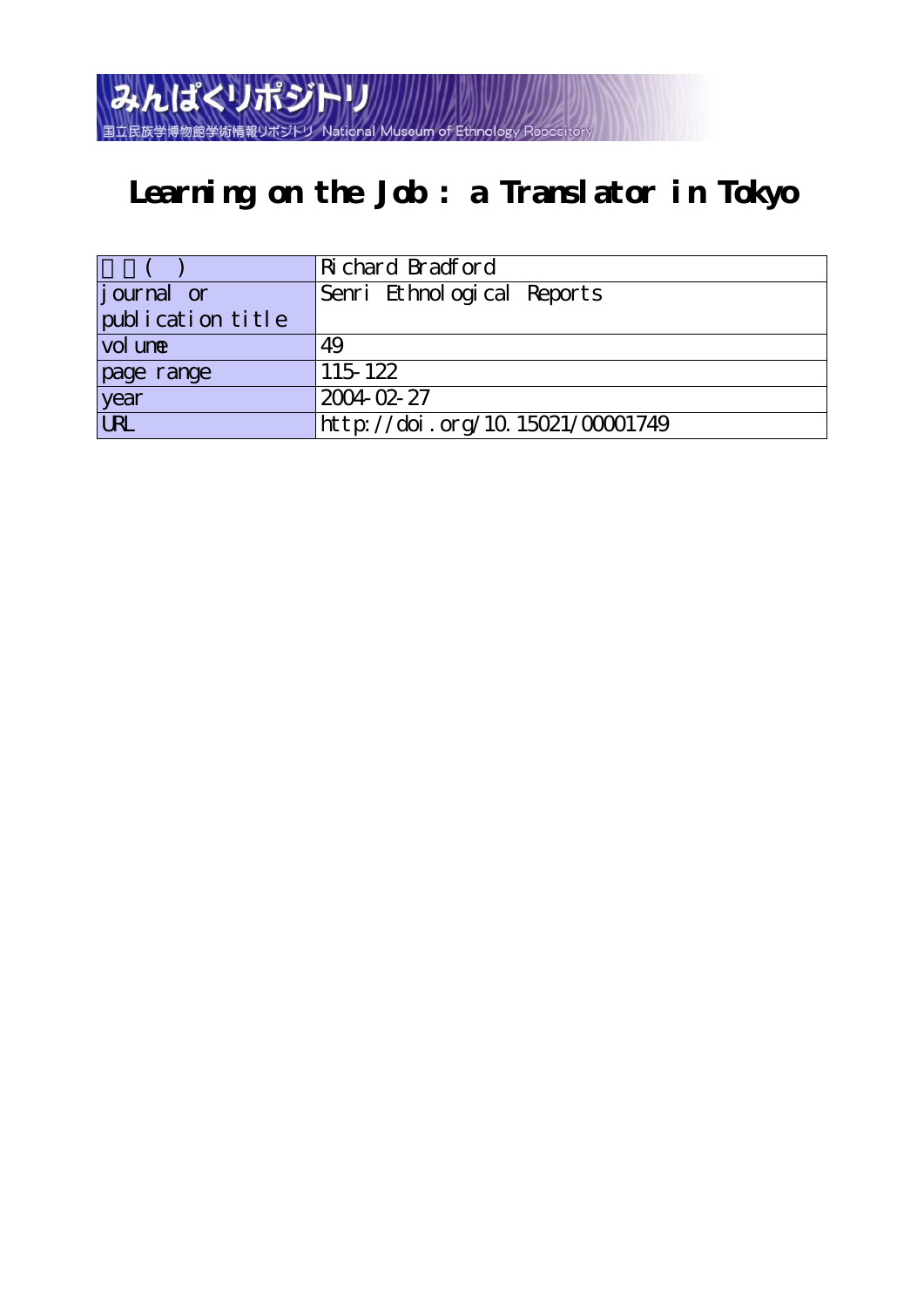$\sim$   $_{\rm H}$ 

## Learning on the Job: a Translator in Tokyo

#### Richard Bradford

Urban Connections, Tokyo

仕事を通じて学ぶ一東京在住翻訳家の経験 アーバン・コネクションズ、東京

## Abstract

It was a privilege to introduce my company and job at the Research Writing. Conference as an example of one part of the private sector publishing and language services industry in Japan. I have been with Urban Connections since November 2001 and a somewhat green perspective surely colours my interpretation of the place of the company in the industry. Founded in 1991 by a US citizen and translator, UC has experienced phases of high growth and sharp slowdown. This culturally Japanese yet quite cosmopolitan company is now thriving in a harsh economic environment. Stability has been provided by a government-dominated clientele, but recent growth has also been seen in private sector orders. In this article I look at the past and pτesent activities of the company, reflect on my own development while establishing a foothold in the language services industry in Tokyo, and look at UC's prospects for the future.

「リサーチ・ライティングについての会議」で、日本における民間の出版、語学サービス産業の1事例と して、弊社の活動内容を紹介できるのは、名誉なことである。私は、2001年11月よりアーバン・コネク ション(UC)社に勤務してきた。 UCは、1991年に米国市民の翻訳者によって設立され、高度成長期と 急激な景気後退期のいずれをも経験してきた。日本の地にありながら、きわめて国際的な弊社は、現在の 厳しい経済環境のなかでも、好調な業績をあげている。弊社の顧客の多くは政府関係であるものの、近年 の成長は民間企業の注文に負うところも小さくない。本稿で、私は、弊社の過去と現在の活動をふりかえ りつつ、弊社が東京の語学サービス産業で足がかりを築きながら成長してきた点を熟考し、UCの今後の 展望についで考察する。

#### **Overview.**

Urban Connections (UC) is a language services company that occupies a one-floor office in Shibuya Ward, Tokyo. It was founded in 1991 by Larry Greenberg, a New. York native who remains the Chief Executive officer (CEO). In recent years, the company・has had a steady annual tumover of about 400 million yen. UC has a reputation of being a government-oriented translation company, and indeed the bulk of clients are the various Tokyo-based ministries and agencies. However, the work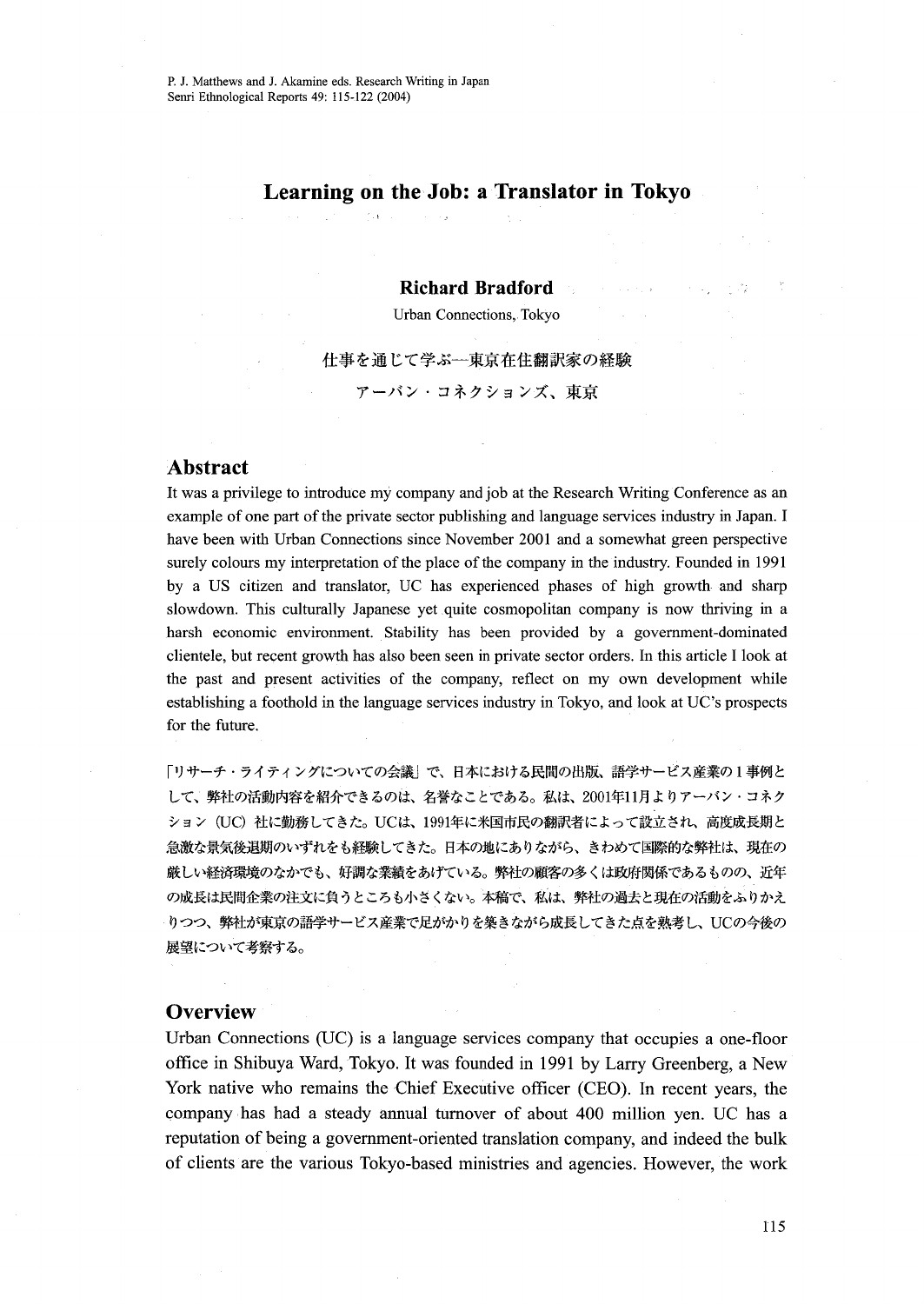of the company extends well beyond this. Private sector clients are proving to be a source of some of the most exciting growth for UC, and I have been involved with one client that exemplifies this.

### Corporate Development

UC started out as a simple translation company. Says CEO Larry Greenberg, "I was a freelance translator, and I hired some editors, coordinators and other translators. We expanded into other areas to meet demands from our clients and to grow as a business." Through the nineties, this growth appeared to buck the general economic slowdown: "We grew from zero in April 1990 to a 60-person staff in 1998...We used to have many more linguistic professionals on staff including two fu11-time Chinese translators and one Korean translator." One former part-timer who worked at UC in 1997-98, days before use of the internet and its super-convenient dictionaries became widespread, speaks of translators having access to the services of a dedicated kaaji dictionary checker, not an unusual practice in the industry at the time perhaps, but a surprise to anyone translating currently at Urban Connections.

The year 1998 was when recession finally caught up with the company, and things needed to change. "I decided to re-organize, downscale and outsource .., Times change, and we needed to get more flexible, to use the right people when we needed them and to not waste resources when we did not need them." Greenberg also had changes in mind for a company structure that would set it apart from most other companies. "We also used to have a dedicated sales force that went around trying to get new jobs from new clients  $-$  which is a good thing  $-$  but nowadays everyone wants lower quality for lower prices and the sales people just kept landing low-level jobs that were not interesting. Such jobs were demoralizing for people who were looking for a working environment where they could learn and grow. So, that had to change too."

## Current Workings: A Tour of the Office

The company seems to exemplify an industry that is in a state of change, but above all it is ready to adjust to maximize its ability to serve clients well. In 1998, there was a big shake-up. UC brought the number of staff to a sustainable level of 25 full and part-time workers. Office premises were also downsized, and since then the company has maintained a four-division structure.

 Closest to the original work of the company are the Editorial Services Division and the Intemational Planning Division, The work of both divisions is principally Japanese to English translation and English transcription, as well as any editing that needs to be done as part of completing these tasks, in addition to internal editing work fbr the other divisions. Both Japanese native speakers and English native speakers sit in these sections, which on days of high demand can accommodate 14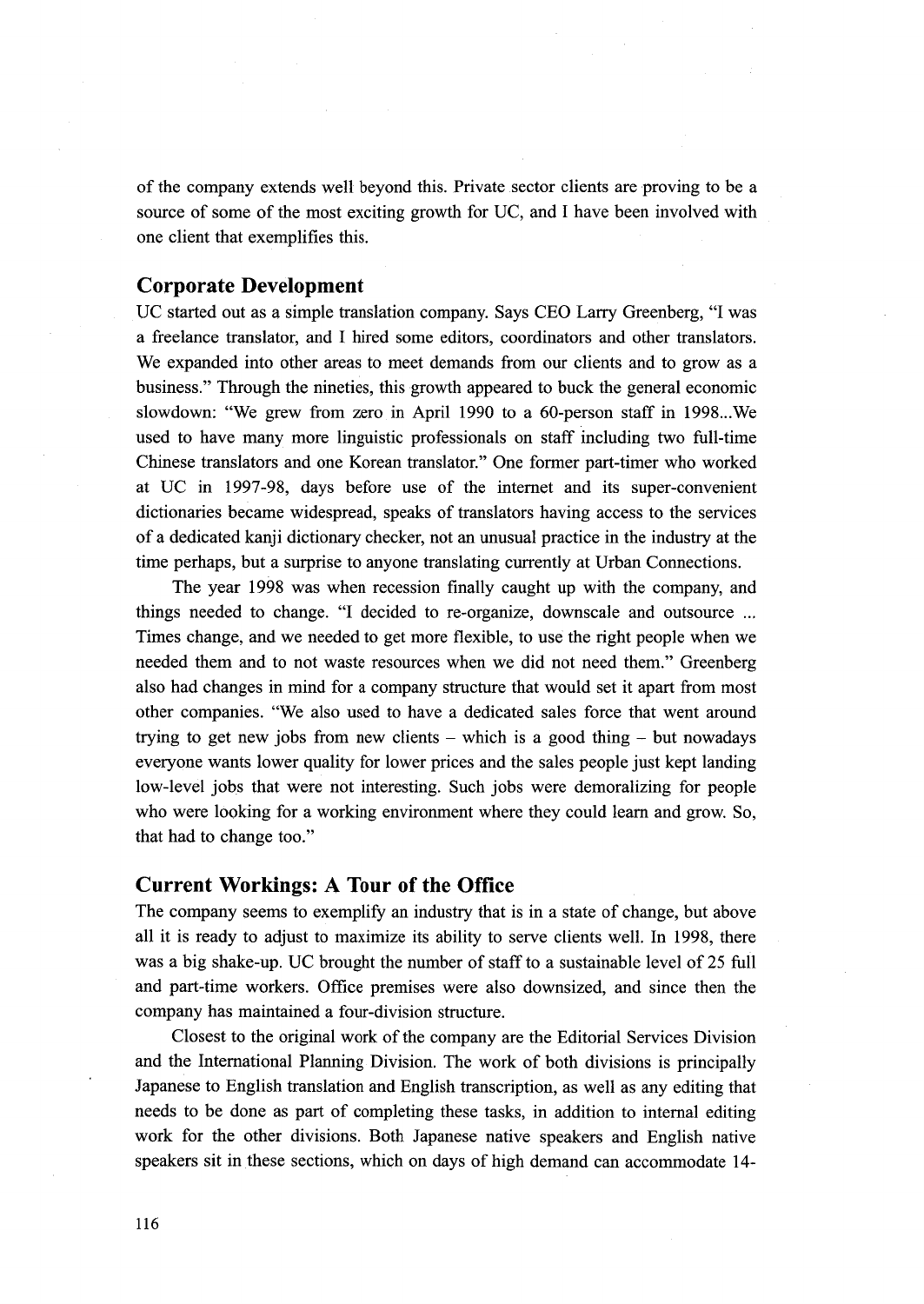16 workers, dropping back to a core of some eight fu11-time staff at other times. The contrast in the content of the work of these divisions is less apparent than ever as cooperation between them in the non-walled environment expands, so a merger has now integrated the divisions. The name is under consideration.

 The Digital Publishing Division specializes in bilingual publishing. Many bilingual govemment publications are finalized after being translated at Urban Connections - the English version of the Japan Ministry of Foreign Affairs' Diplomatic Blue Book, and the annual Overseas Development Aid (ODA) reports by the Japan International Cooperation Agency (JICA) are just two current examples. This division also publishes a series of works on Japanese silent film in an ongoing project involving the regular services of Japan's only remaining professional *benshi*, or silent film narration performer, a glamorous specialty occupation in pre-war Japan.

 The International Conference Division also changes size to fit demand, organizing logistics and language support for a wide range of international events around Japan and providing total support for conferences. Experience includes work at the G8 and APEC summits in Japan. In 2003 so far, the International Conference Division has organized the annual Global Ybuth Conference, a two-week Ministry of Foreign Affairs program that invites young intellectuals and officials from around the world to meet on a certain theme, and a Hong Kong journalist exchange. The latter involved arranging interviews with prominent people in Tokyo and coordinating interpretation support.

#### The Work of My Division(s)

At International Planning and Editorial Services, we deal with a large volume of work from government clients. Our strongest relationships are with ministries concerned on a daily basis with international affairs - principally the Ministry of Foreign Affairs and the Prime Minister's Office. Twice weekly, or more in times of panicular urgency such as the recen't war in Iraq, UC dispatches a stenographer to record the international press conferences given by the Prime Minister's Deputy Press Secretary and the Ministry of Foreign Affairs. Recordings are rushed back to our offices to be converted into final transcripts that are sent out to Japan's embassies and consulates around the world, and posted on the internet.

 For translation, one regular annual project is the Diplomatic Blue Book mentioned earlier. This is a survey of Japanese fbreign policy and concerns as well as an account of the activities of the Ministry of Foreign Affairs, and the English version is translated and published by Urban Connections. Other clients send work on a daily or near-daily basis. Most prominent of these is the aptly-named Sori no Ugoki, "What's up around the Prime Minister?" website bulletin. On most mornings there is one entry or more to be translated into English describing the previous day's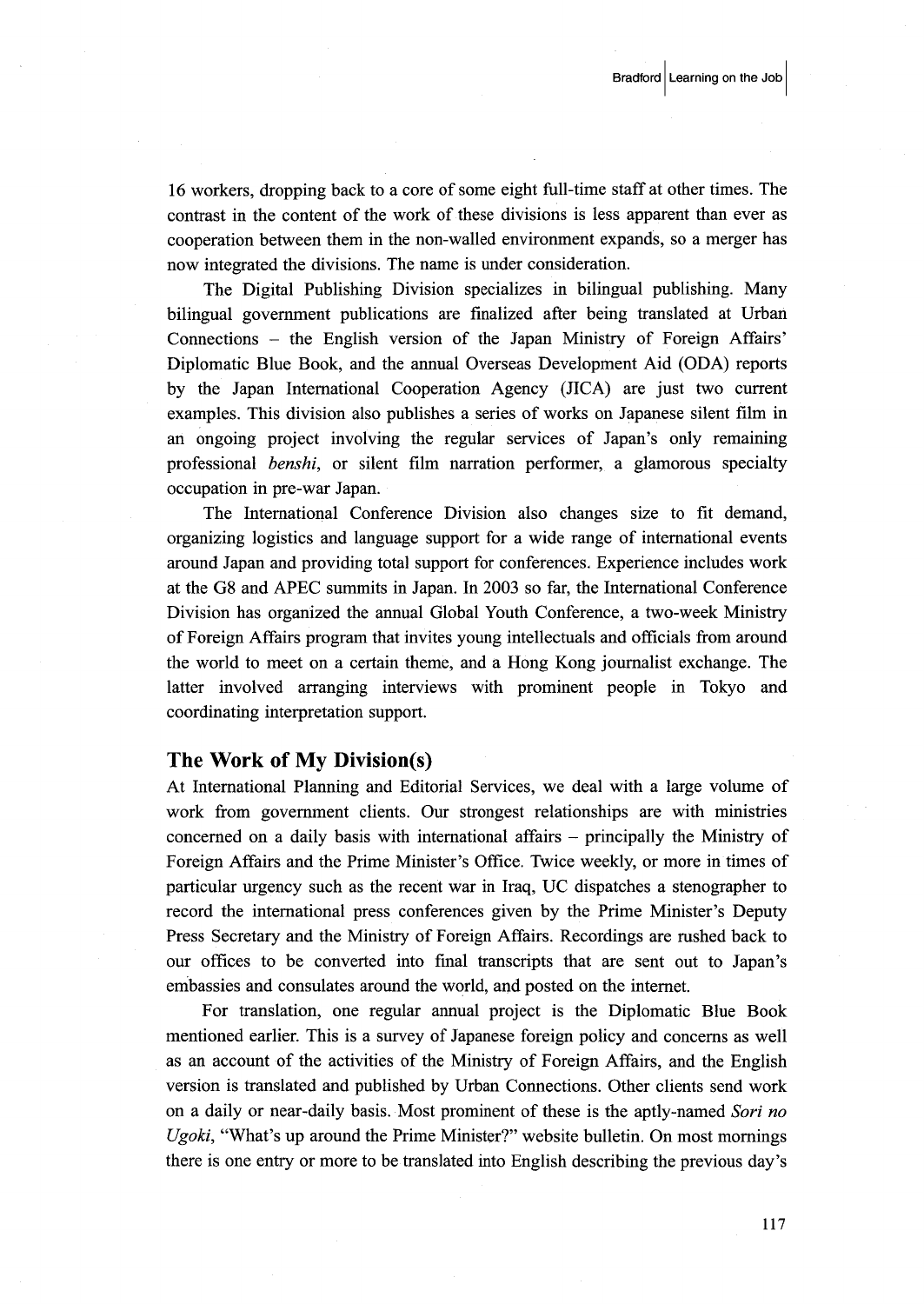activities of the PM. Other work related to the PM this year has included an extensive translation of the Kantei homepage (a guided tour of the architecture and surrounds of the PM's new official residence in Tokyo). Another significant client closely related to this one is the Cabinet Office, for which we provide an English translation of the minutes of the Council on Economic and Fiscal Policy (CEFP), a high-powered committee of ministers and private sector leaders chaired by the Prime Minister to oversee Japan's economic strategy. Occasional excitement also comes from urgent translations of Prime Minister's speeches or translations for Imperial household press-conferences. The need for haste at all hours can turn this work into an excellent team-building exercise.

, Most of the government translations we produce are known to be dry. This reflects extensive resort to *chokuvaku*, or direct literal translation, due to client demand or English ability. Government clients can often be relied upon to request such a translation mode, which makes it a more frustrating although less challenging exercise for the translator. The mode also depends on the specific coordinator at the.ministry, and UC is always working with clients to establish the appropriate register for a translation.

Semi-public organizations and think-tanks such as the Japan External Trade Organization (JETRO) and the Research Institute of Economy, Trade and Industry (RIETI) are also major clients. UC has recently produced a large number of translations relating to cooperation between academia, industry and government. Market research and materials on small or medium-sized enterprises have featured prominently in this regard.

 Market research is also a major area of translation for private clients. One of UC's major private-sector relationships is with Nissan. This Tokyo-based carmaker adopted English as its official language after forming an alliance with Renault in 1999 and appointing the French-Brazilian Carlos Ghosn as leader. Nissan's Communications Department, established and overseen directly by Mr. Ghosn himself, requires translations of its summaries of each day's Japanese newspaper articles. This daily domestic-market media survey must be delivered by 3pm every day. We also create a daily summary of Nissan-related news stories on the internet from all over the world. Another major client group is represented by specialist market research companies, for which translations this year have included public surveys on Marlboro advertising, wine labels and "can coffee".

. Other private sector clients include the Japan Football Association, which typically requires translation into Japanese of English documents from the FIFA head office in Geneva requiring translation to Japanese, or urgent translation of letters from Italian to Japanese relating to a Japanese soccer player in Italy. For a welcome change of pace, we are greeted from time to time with a request to translate old-time Japanese folk tales for a Kyoto University web archive.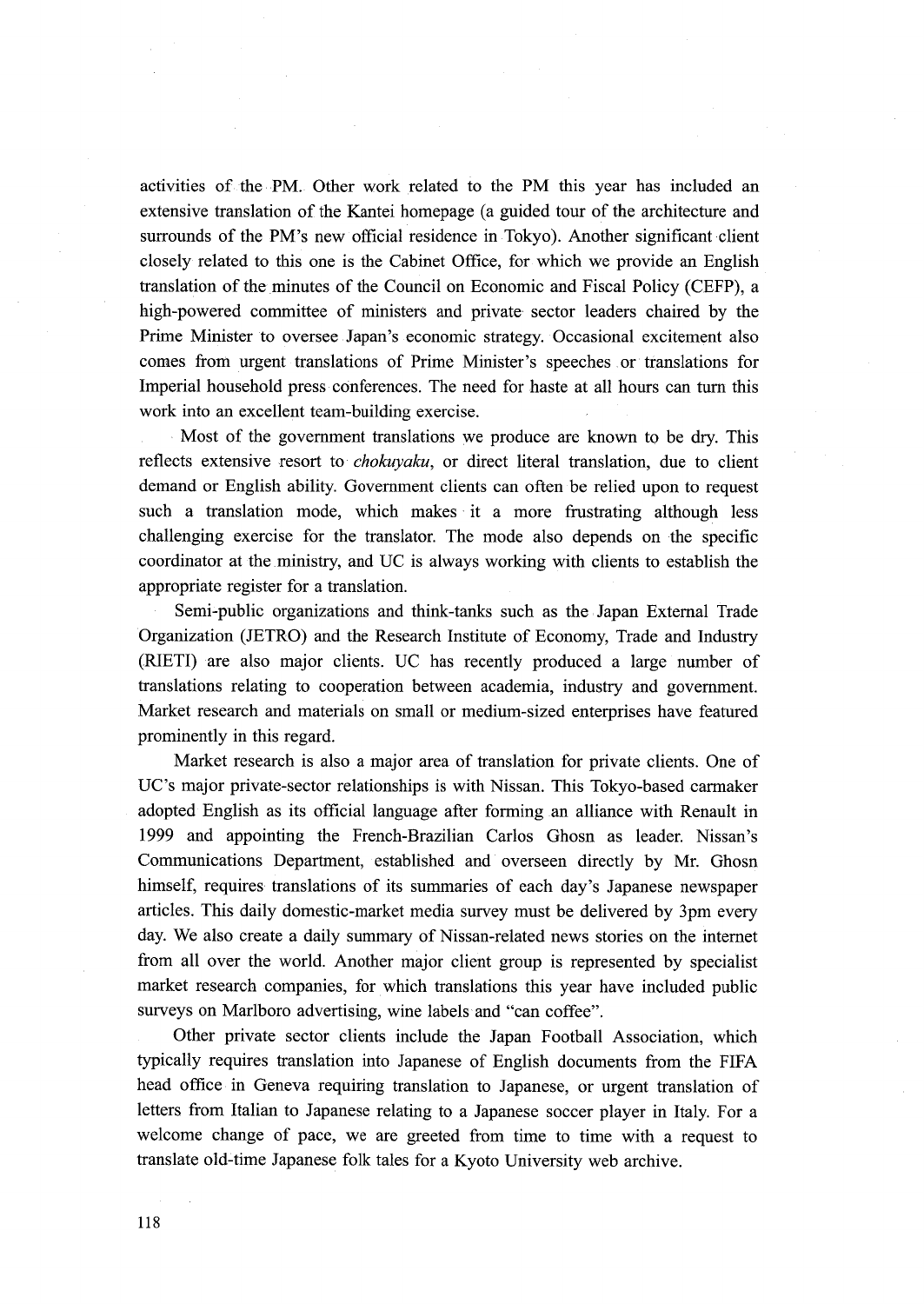### How We Work

The major strength of UC is its work as a translating company dealing with Japanese and English. All Japanese to English translation, and all transcriptions in either language, are completed in-house. Very rarely, if a translation job comes late on Friday and is due on Monday, and there are no translators left in the office, the job will go to a freelance translator to complete on the weekend. UC deals with all languages, however. It possesses a database of some 200 translators and interpreters, arranged by language, translation direction, field of expertise and priority based on UC's assessment of the quality of their wotk. Chinese is all outsourced to one company, Nichu Joho Center, other languages to UC's priority translators, and as a last resort UC will tap the resources of other translation agencies. The job of coordinating used to be a specialty position in each division. This responsibility is now spread among translators who are proficient in spoken Japanese, giving them a wider range of tasks daily as part of a strategy to broaden the skills of all employees.

 The bias toward Japanese to English translation is fairly simply explained. There is a high demand for the service, and compared to English to Japanese translation, there are fewer capable translators and thus a higher market price. In UC's case, rates currently range from 4,500 yen per page (200 words English) for long-term or high volume contracts, or for clients who will accept more flexibie deadlines; this figure will rise to perhaps 7,500 yen per page for clients with greater demands. Rates fbr English to Japanese are less, averaging 4,OOO - 5,OOO yen per page (400 characters Japanese), based on the same conditions. For other languages, fairly common orders such as French, Spanish, or Italian will attract a charge roughly 1,OOO yen higher than the Japanese-English rate, and less common requests such as Greek or Russian are priced on a case-by-case basis.

 UC has built up a stellar client list after more than 14 years in the business. Our workflow is maintained by a sustained high Ievel of service, word of mouth, and through the UC website. These are the most obvious sales strategies, fbllowing elimination of the sales force five years ago.

#### Recruitment

Recruitment at UC takes a variety of forms. The company web page has become important to recruiting as well as sales, and newjob applicants are essentially asked to fbllow the instructions provided by the site. Other important means are advertising through the Japan Times on Mondays and the introduction of friends by current employees.

 A significant feature of UC's personnel policy is the relatively high use of interns. Internships are not, according to CEO Greenberg, primarily for recruitment, "but that is a possibility and an actuality." The company began to experiment with the concept some five years ago, when UC started getting applications from US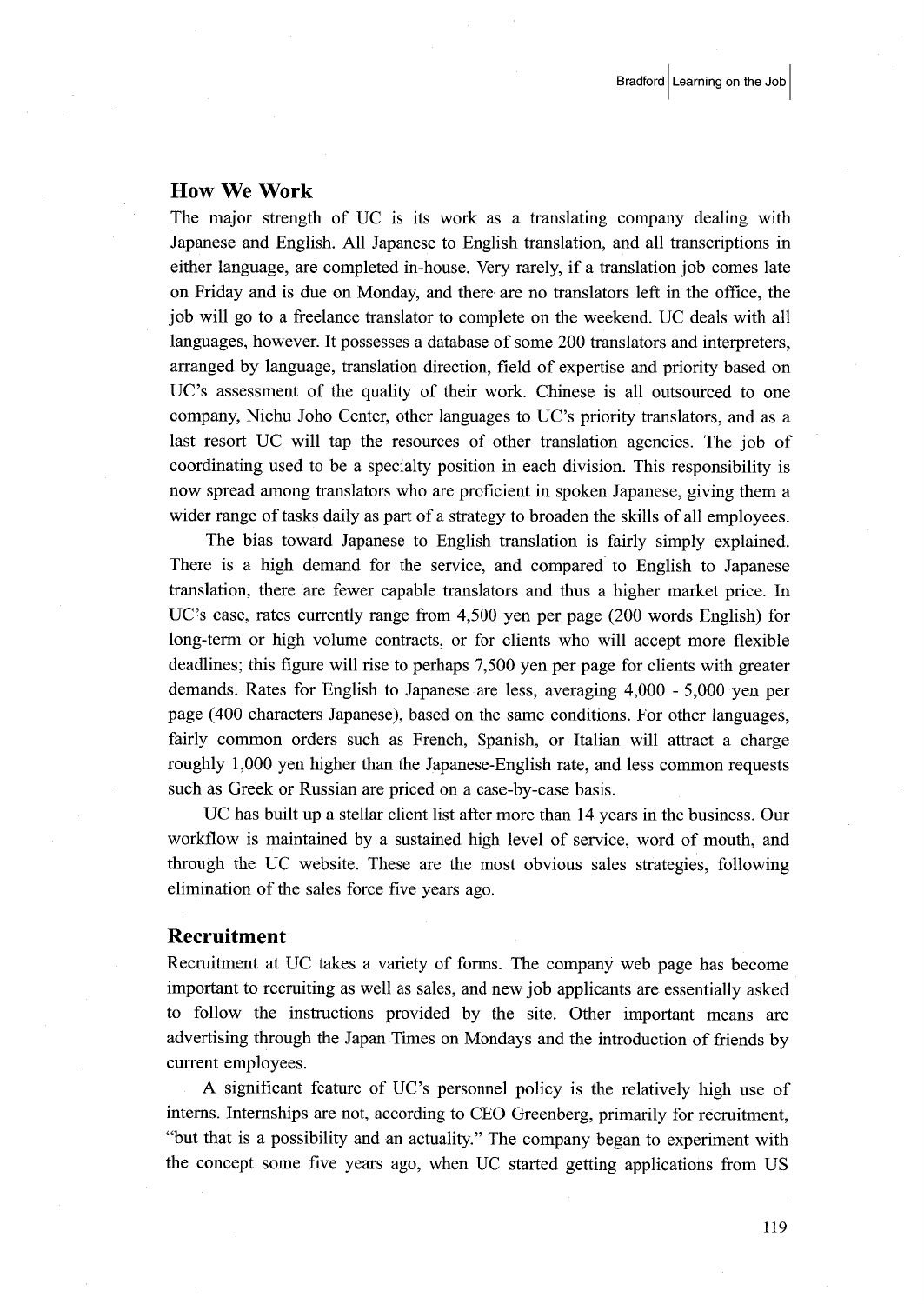students in search of a good experience in Japan over the summer. Greenberg tried it, it was good and it went from there. "It is working very well – lots of good people coming in and some of them having great experiences and leaving "and then others who decide and we decide that they should stay." The success of the internship program as a recruitment tool appears to be due to the freedom it offers to both UC and intern. "Compared to other forms of recruiting, it is low commitment on both sides so we can just try anyone we like and they can try us."

#### My Experience at UC

Leaving the Japan English Teaching (JET) program in search of a job more befitting of my qualifications in 2001, I happened upon Urban Connections through the job pages of the Japan Times. Positions were advertised for both translators and editors. I lacked the confidgnce to put my Japanese skills on the line as a translator after just three years of studying the language at university, and a further year of unofficial study during my year on JET, so I applied as an editor. After six months of part-time work during which I honed my skills as both an editor and transcription expert how many hours of conferences did I type  $up$ ? - I was thrown a translation to see how I would handle it. This was gratifying, after all those Saturdays of Japanese lessons and having by now faced hundreds of pages of strange Japanese-like English that seemed to defy editing. It was obvious to anyone that my Japanese comprehension needed work, but with the incredible training provided by translating Council of Economic and Fiscal Policy meeting minutes and the constant feedback provided by more senior Japanese checkers and Larry Greenberg, this improved. Of course, I continued to edit and transcribe when necessary.

 After fbur months, I was advised I would become apprentice to the departing Nissan tanto, coordinator. The automotive industry was a new world to me, but once again the constant feedback did wonders and after two months I became fully responsible for Nissan. As soon as I had gone to Nissan headquarters together with the former coordinator and Mr. Greenberg and completed the formalities of a meeting with our opposite numbers at the Communications Department, I was on my own to translate the daily Nissan Headline Monitor. Without warning, the volume of daily newspaper translation required by 3pm every day doubled and tripled. The sudden demand overloaded my capabilities and finally, the Nissan liaison called me on the telephone to demand what was going on - it was a somewhat traumatic call that at one point involved shouting. I privately cursed Japanese businessmen then but from that day on, we made sure that the translations were ready by 3pm and that I had sufficient help to ensure this. The increase in volume from Nissan was a great source of satisfaction, and there was an increase in other translations from the company as well.

Since the new financial year, I have taken on two more clients, whose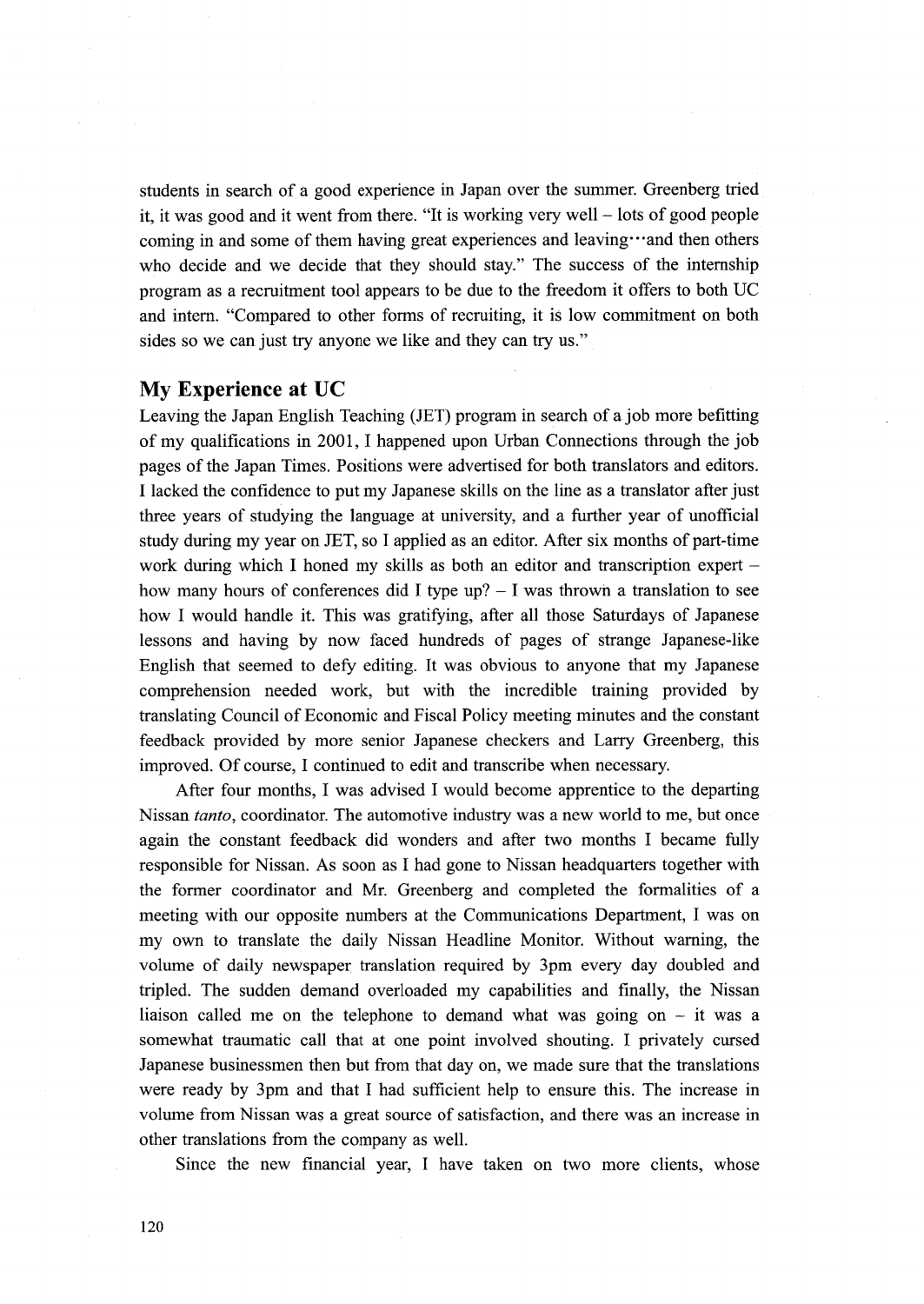requirements for translations other than Japanese to English have demanded that I upgrade my Japanese telephone skills to coordinate translators and clients.

 While my progress at the firm has not exactly been steady, I have been able to improve my own skills and position rapidly, partly because of the size of the operation and partly because the top translators devote plenty of attention to training. For me too, it is a fairly dynamic environment because of the orientation to current events. The build-up to the invasion of Iraq in March 2003 warranted a closed-door briefing from the CEO on what might be required of us when war broke out in terms of an increased number of press conferences. The possibility of highprofile call-outs to conferences down the street, in Kyoto or in Mexico, is another factor in making UC an exciting place to work in.

 The small size of the firm does present some difficulties. Having an open-plan office means that personalities become amplified, and when I first arrived I was evidently seen by my fe11ow employees as a rather brash foreigner likely to "make trouble." Through trustworthy advice I was able to come to terms with this unexpected perception and make some changes that allowed me to adjust better to what was effectively a very Japanese work environment  $-$  obviously one requiring some restraint due to the nature of the work and the concentration required for tasks such as editing and translation. I am sure that a better grasp of honorific Japanese and its appropriate use would also have helped to blunt the kind of perceptions that I seemed to foster.

#### Conclusions and Prospects

All in all, my experience supports the contention of Larry Greenberg that UC is unique for a number of reasons. "This is the only real translation company that I know of anywhere in the world that is truly a corporation with stmctures, organizations, professional policies, a client list to die for - and a CEO who was and is a translator." The last is an absolutely key point: "It means that top management fully understands quality control, productivity and the basic details of what individual translators are doing. That makes UC a very fast, and very nurturing environment for people to come into and gain essential skills and learn and grow." This, he says, applies as much to conference organization or publishing as it does to translation, transcription or editing, because "the people who are managing those things..,wotked their way up through the processes and still do real work everyday."

 As a postscript, Urban Connections looks headed for genuine revival, and may show its first profit in some time for the current financial year, thanks to the stability of the official Tbkyo clientele, and some new projects and growth in private sector orders. It seems likely that our main areas of work will remain in government and business communications.

The Conference on Research Writing focused on the language and publishing